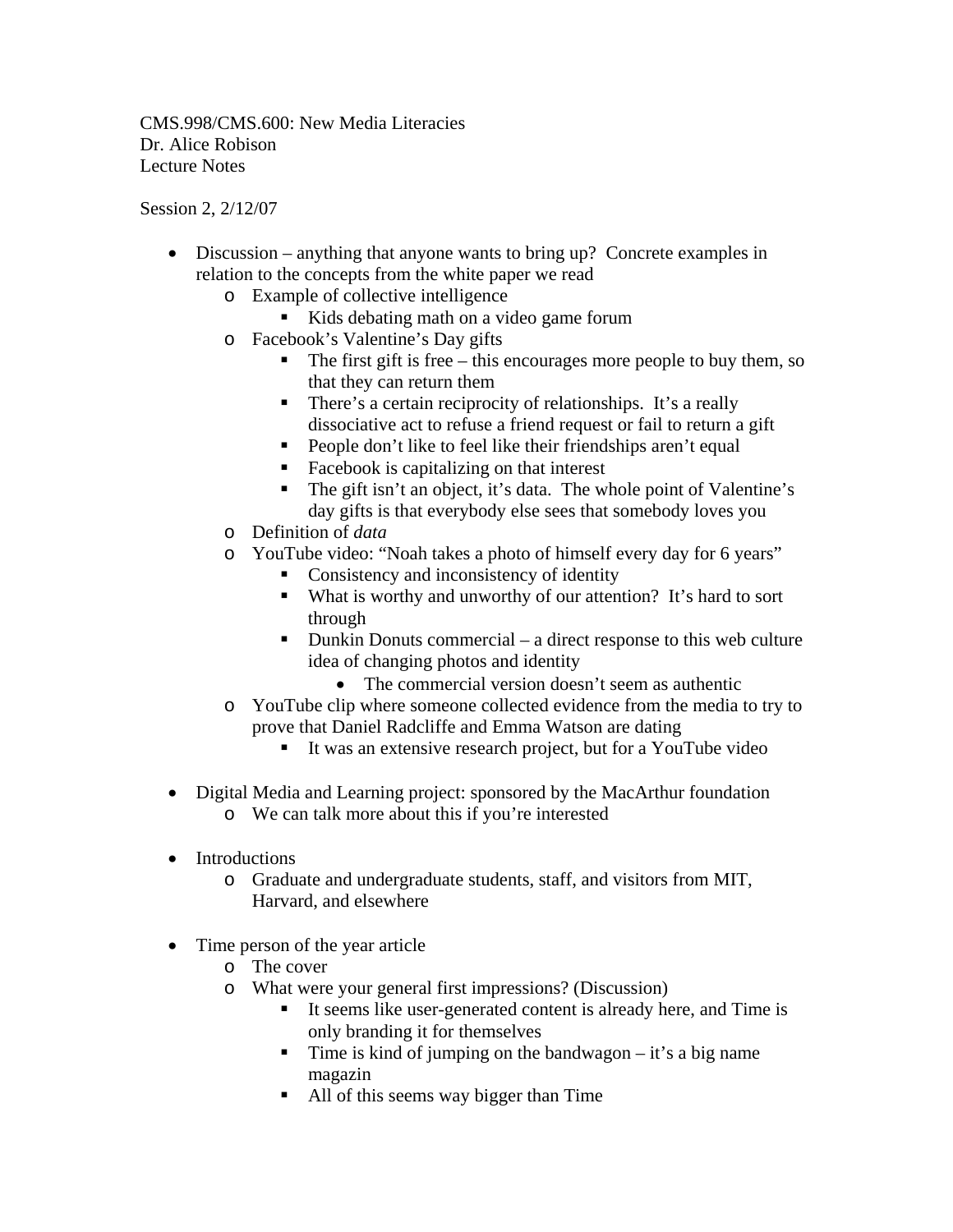- What kind of design process allows these literacies to grow?
- The aesthetic that develops in MySpace and YouTube is really very similar to the aesthetic of the Geocities and Angelfire personal homepages that were so popular in the mid 90's. Is Web 2.0 really anything new?
- o The flaw in Time magazine's claim is that it's not about just "you." We aren't all equal participants in this process.
- The white paper
	- o The context: The MacArthur asked the New Media Literacies group to write a paper to explain what we're referring to when we talk about new media culture, how that relates to digital learning
	- o Studies on people's use of the web these studies can help to explain why we're doing research on this
	- o Participatory culture: technology vs. culture. Interactivity is a property of technology, while participation is a property of culture.
	- o New media users (particularly children) might have a very good intuitive understanding of the use of these new media, but just because they're using it doesn't mean that they know how to reflect on it in a critical way.
	- o They might not be able to develop the related ethical understandings on their own
	- o Discussion: Old generation vs. new generation approaches to the web, strangers, internet predators
		- Is this addressed in this white paper?
		- **Facebook vs. MySpace: one is location/community-based, and the** other is more open conceptually
		- Privacy issue: people assume no one will see their stuff because they're so insignificant in the larger world
	- o Play: the capacity to experiment with one's surroundings
		- Play itself is a valuable skill, rather than just a means to other skills and knowledge
		- Let's reflect on this concept: (discussion)
			- How would most teachers and parents react to this idea?
			- Many educators understand the value of play, while many others don't
			- Many administrators and teachers think there's just no time for games
			- Play as experiential learning  $-$  it can motivate learning
			- Teachers need to learn this skill themselves the generation gap puts them at a disadvantage. How can they learn to make this material interesting for their students?
			- Play is a more self-motivated process, and there's less of a sense that you're just jumping through the necessary hoops
			- It gives children the opportunity to create valuable skills for themselves – this is very important to their self-esteem and sense of themselves.